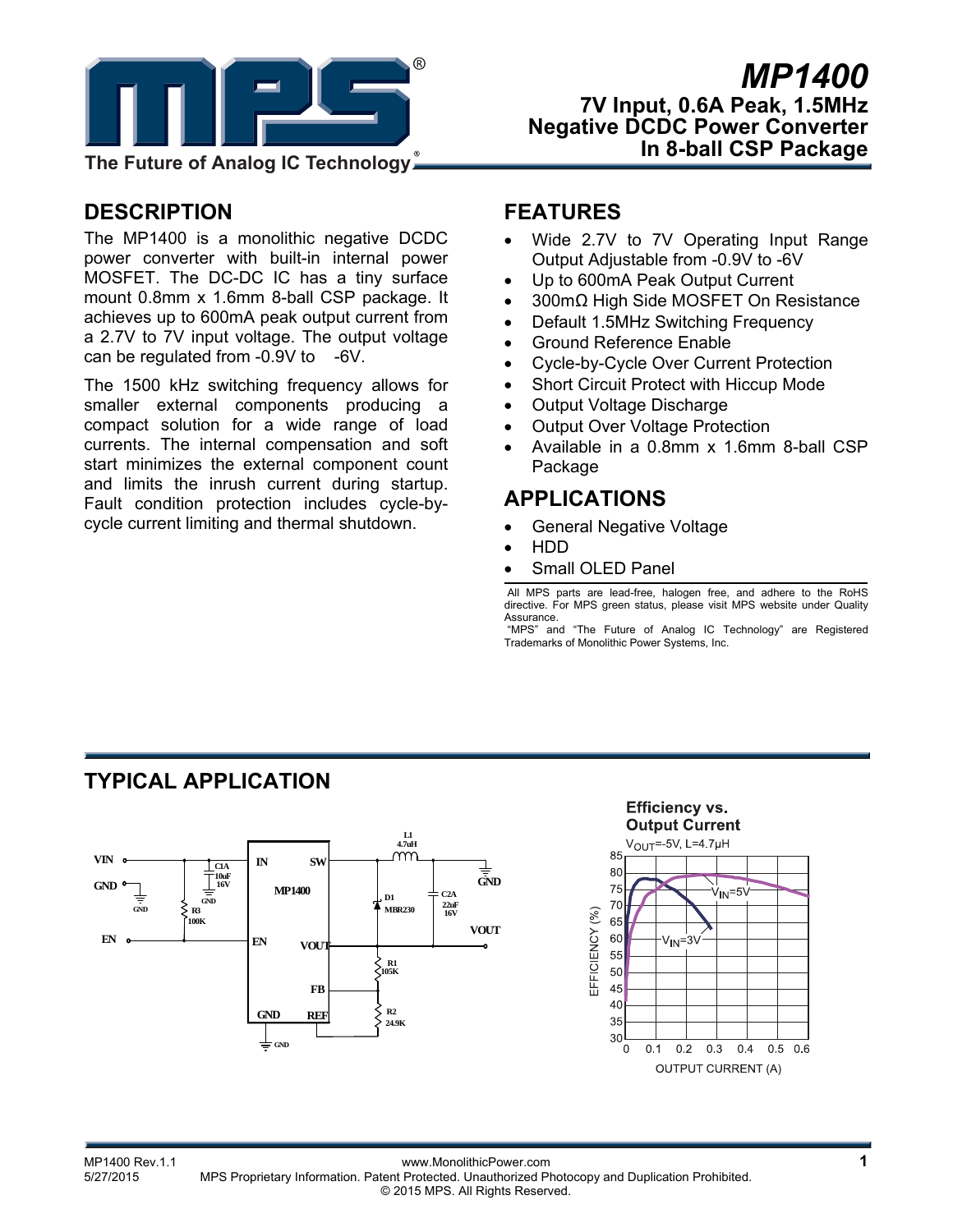

### **ORDERING INFORMATION**

| <b>Part Number*</b> | Package           | <b>Top Marking</b> |
|---------------------|-------------------|--------------------|
| MP1400GC            | CSP 0.8mm x 1.6mm |                    |

\* For Tape & Reel, add suffix –Z (e.g. MP1400GC–Z);

## **PACKAGE REFERENCE**



## **ABSOLUTE MAXIMUM RATINGS** (1)

| $V_{\text{OUT}}-0.7V$ (-8V for <10ns) to 8V (9V for <10ns) |  |
|------------------------------------------------------------|--|
|                                                            |  |
|                                                            |  |
|                                                            |  |
|                                                            |  |
| Continuous Power Dissipation $(T_A = +25^{\circ}C)^{(2)}$  |  |
|                                                            |  |
| Storage Temperature -65°C to +150°C                        |  |
|                                                            |  |

### *Recommended Operating Conditions* (3)

| Operating Junction Temp. $(T_J)$ . -40°C to +125°C |  |
|----------------------------------------------------|--|

# *Thermal Resistance* (4) *θJA θJC*

CSP8 …………………………… 170…..na…°C/W

#### **Notes:**

- 1) Exceeding these ratings may damage the device.
- 2) The maximum allowable power dissipation is a function of the maximum junction temperature  $T_J$  (MAX), the junction-toambient thermal resistance  $\theta_{JA}$ , and the ambient temperature  $T_A$ . The maximum allowable continuous power dissipation at any ambient temperature is calculated by  $P_D$  (MAX) = (T<sub>J</sub>  $(MAX)-T_A)/\theta_{JA}$ . Exceeding the maximum allowable power dissipation will cause excessive die temperature, and the regulator will go into thermal shutdown. Internal thermal shutdown circuitry protects the device from permanent damage.
- 3) The device is not guaranteed to function outside of its operating conditions.
- 4) Measured on JESD51-7, 4-layer PCB.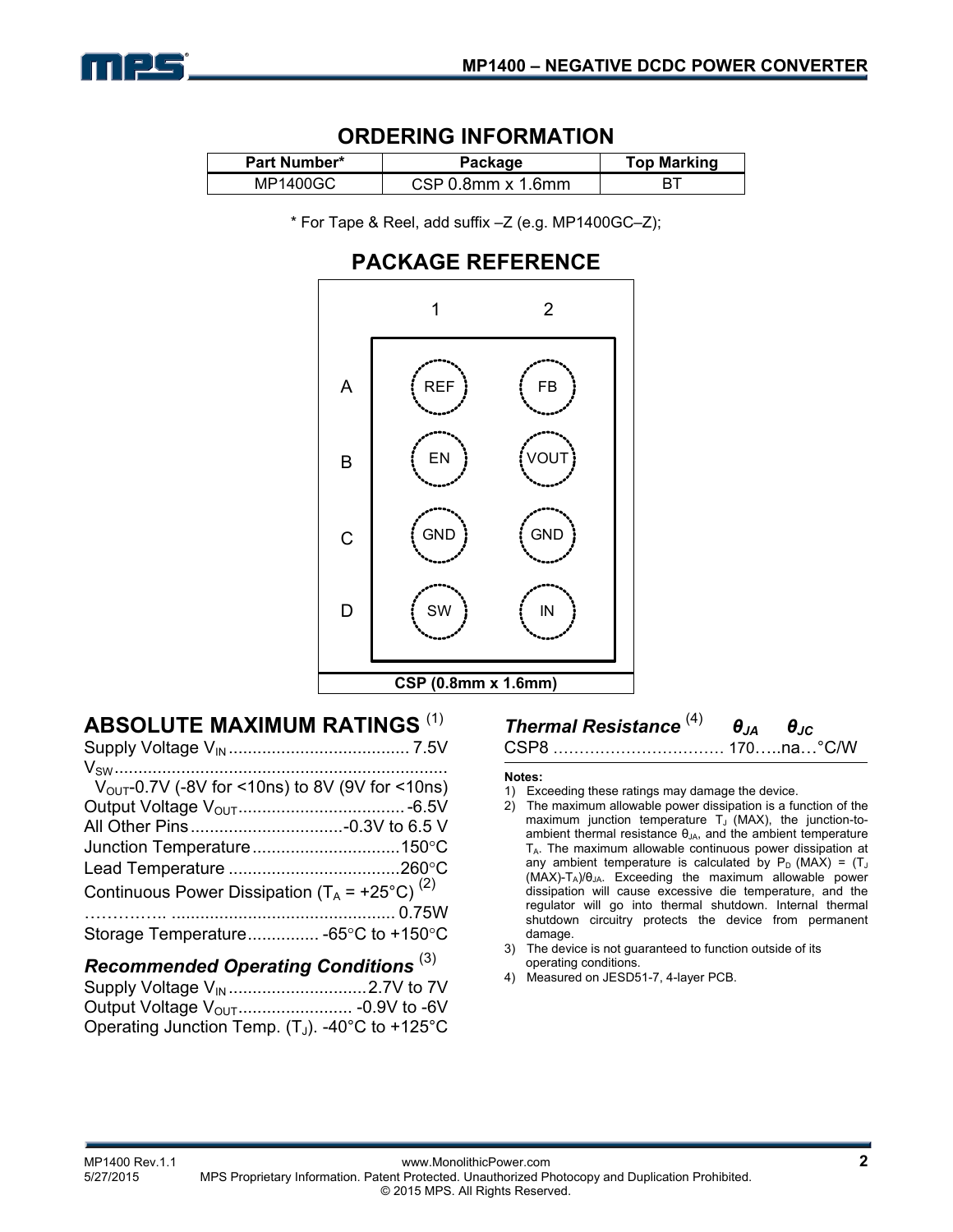# **ELECTRICAL CHARACTERISTICS**

 $V_{IN}$  = 3.7V,  $T_A$  = +25°C, unless otherwise noted.

| <b>Parameter</b>                                     | Symbol       | <b>Condition</b>                                              | Min   | <b>Typ</b>  | <b>Max</b> | <b>Units</b> |
|------------------------------------------------------|--------------|---------------------------------------------------------------|-------|-------------|------------|--------------|
| Reference Voltage                                    | $V_{REF}$    | $2.7V \leq V_{IN} \leq 7V$                                    | 1.178 | 1.190       | 1.202      | V            |
| <b>Feedback Current</b>                              | $I_{FB}$     | $V_{FB} = 0V$                                                 |       | 10          | 50         | nA           |
| FB Voltage                                           | $V_{FB}$     |                                                               |       | 0           | 20         | mV           |
| PFET Switch On Resistance <sup>(5)</sup>             | $R_{DSON_P}$ | $V_{IN} = 5V$                                                 |       | 300         |            | $m\Omega$    |
| Switch Leakage                                       |              | $V_{FN} = 0V$ , $V_{IN} = 6V$<br>$V_{SW} = 0V$                |       | $\mathbf 0$ | 0.1        | μA           |
| <b>PFET Current Limit</b>                            |              |                                                               | 1     | 1.6         |            | A            |
| Maximum Duty Cycle                                   | $D_{MAX}$    |                                                               | 70    | 85          |            | %            |
| Minimum On Time <sup>(5)</sup>                       |              |                                                               |       | 100         |            | ns           |
| <b>Switching Frequency</b>                           | $F_s$        |                                                               | 1200  | 1500        | 1800       | kHz          |
| Soft-Start Time                                      | $T_{SS-ON}$  | No load                                                       |       | 0.5         |            | ms           |
| Output Voltage Discharge<br>Current                  | $I_{DIS}$    | EN=0V, VOUT=-1V                                               |       | 25          |            | mA           |
| Under Voltage Lockout Threshold<br>Rising            |              |                                                               | 2.35  | 2.45        | 2.55       | V            |
| Under Voltage Lockout Threshold<br><b>Hysteresis</b> |              |                                                               |       | 200         |            | mV           |
| EN Input Logic Low Voltage                           |              |                                                               |       |             | 0.4        | V            |
| EN Input Logic High Voltage                          |              |                                                               | 1.2   |             |            | $\vee$       |
| <b>EN Hysteresis</b>                                 |              |                                                               |       | 100         |            | mV           |
| <b>EN Input Current</b>                              |              | $V_{EN} = 2V$                                                 |       | 1.7         |            | uA           |
|                                                      |              | $V_{FN} = 0V$                                                 |       | 0           |            | nA           |
| Supply Current (Shutdown)                            |              | $V_{EN} = 0V$                                                 |       | $\mathbf 0$ | 0.2        | μA           |
| Supply Current (Quiescent)                           |              | $V_{EN}$ =2V, $V_{FB}$ =-0.1V, REF<br>pin float, no switching |       | 200         | 250        | μA           |
| Over Voltage Threshold                               |              |                                                               |       | $-6.5$      |            | $\vee$       |
| Over Voltage Threshold<br><b>Hysteresis</b>          |              |                                                               |       | 300         |            | mV           |
| <b>Thermal Shutdown</b>                              |              |                                                               |       | 160         |            | $\circ$ C    |
| Thermal Hysteresis <sup>(6)</sup>                    |              |                                                               |       | 15          |            | $\circ$ C    |

**Notes:** 

5) Guaranteed by Characterization Test

6) Guaranteed by design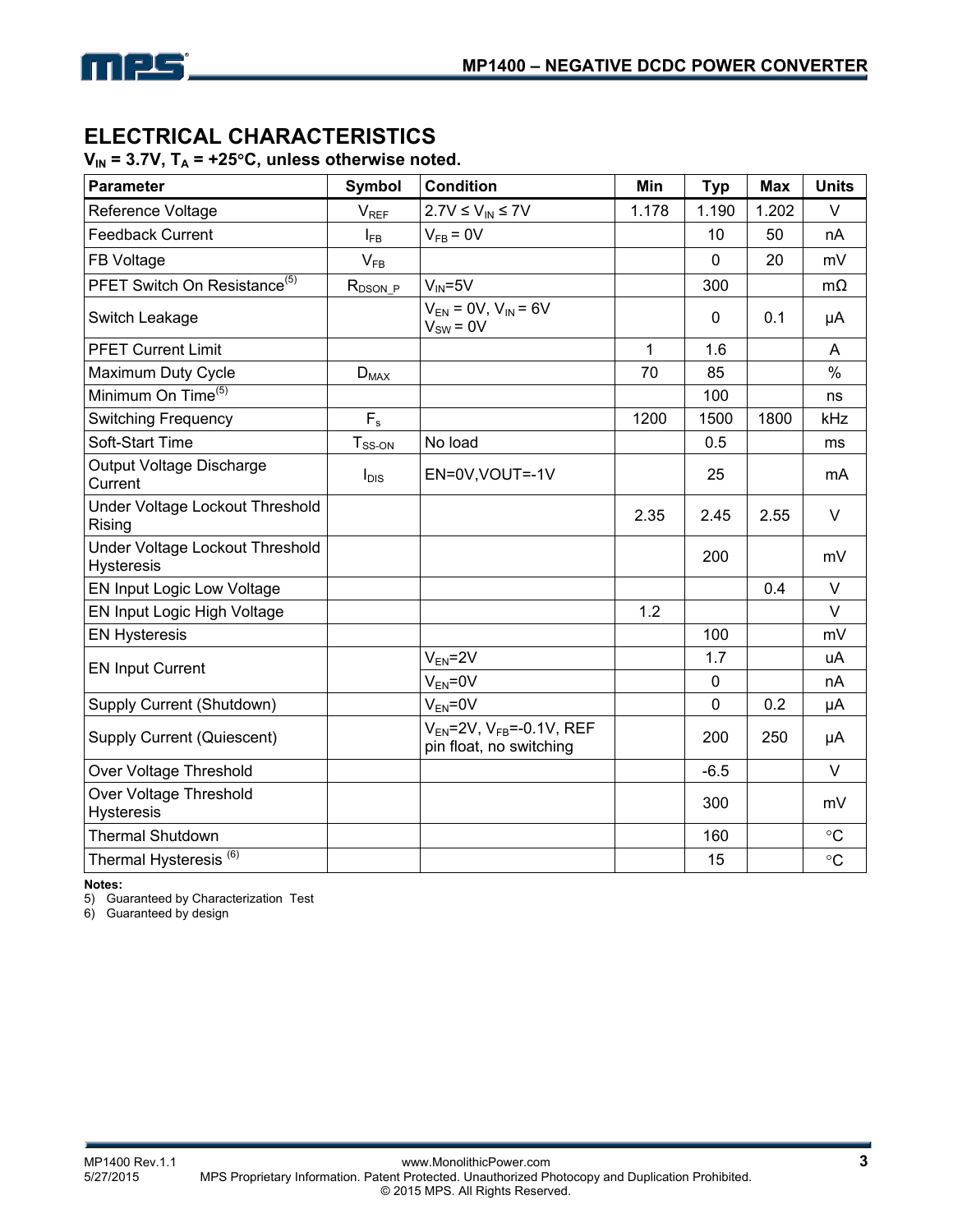

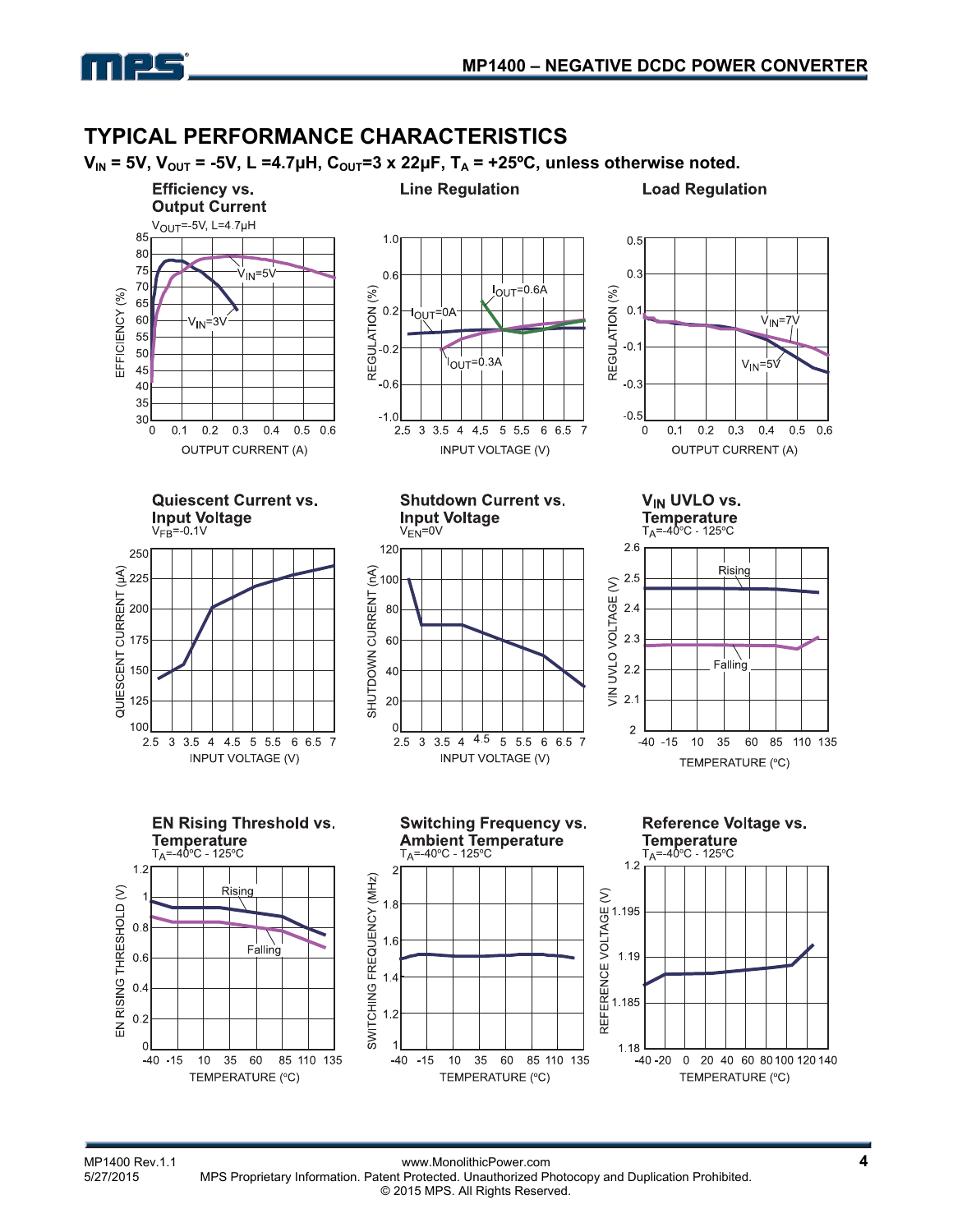

## **TYPICAL PERFORMANCE CHARACTERISTICS** *(continued)*

 $V_{IN}$  = 5V,  $V_{OUT}$  = -5V, L =4.7µH,  $C_{OUT}$ =3 x 22µF,  $T_A$  = +25°C, unless otherwise noted.

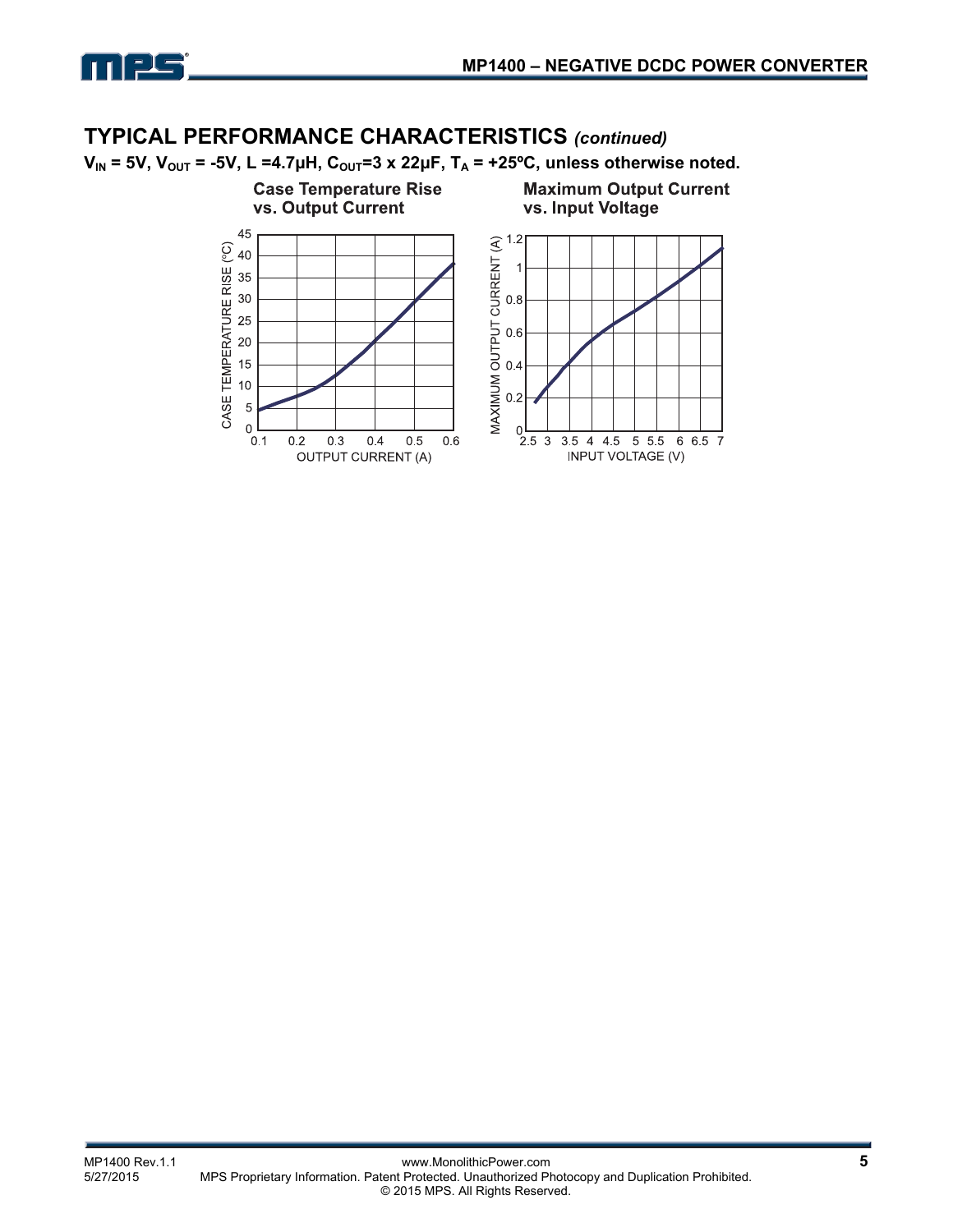

## **TYPICAL PERFORMANCE CHARACTERISTICS**

**Performance waveforms are tested on the evaluation board of the Design Example section.**   $V_{IN}$  = 5V,  $V_{OUT}$  = -5V, L =4.7µH,  $C_{OUT}$ =3 x 22µF,  $T_A$  = +25<sup>o</sup>C, unless otherwise noted.

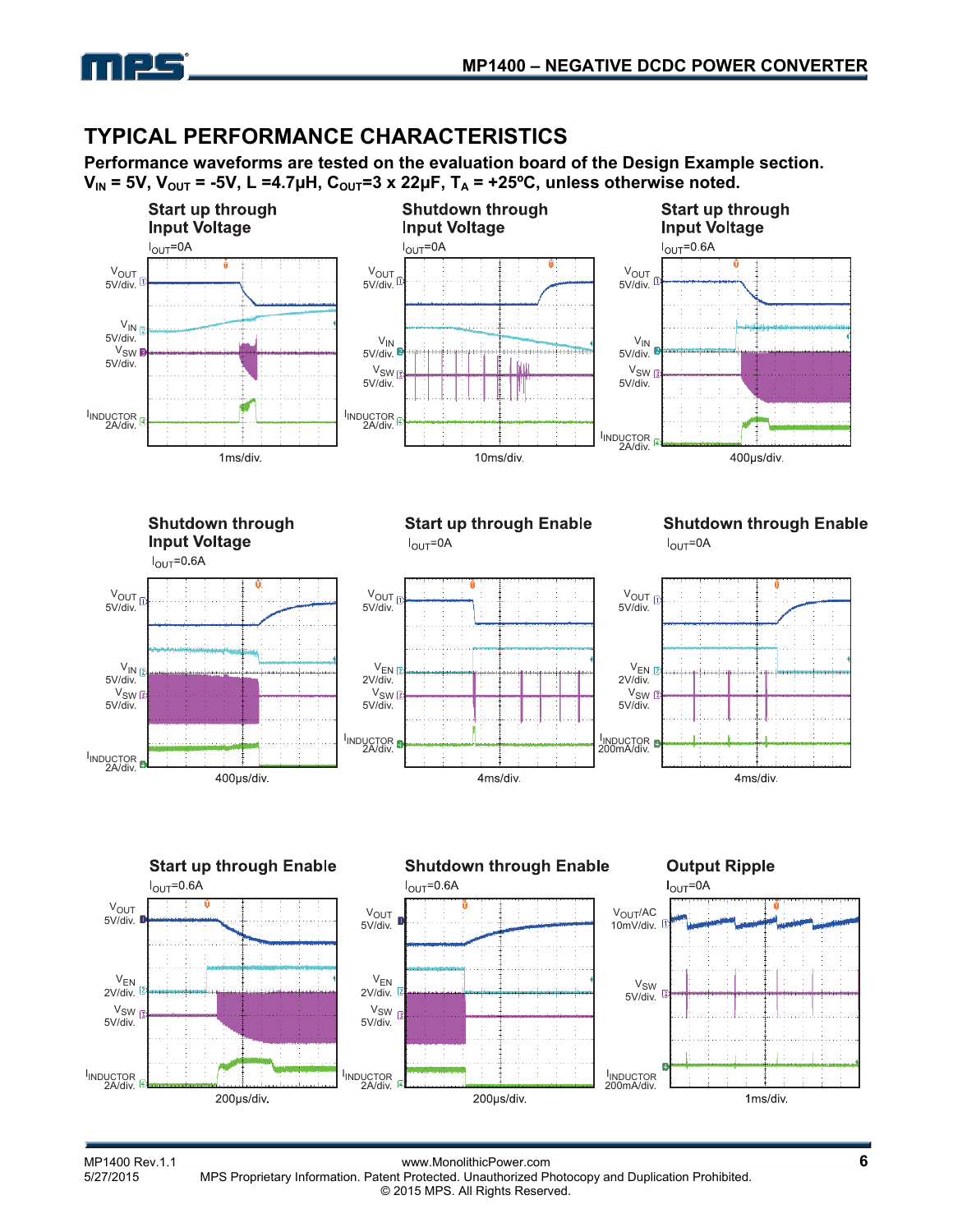

### **TYPICAL PERFORMANCE CHARACTERISTICS** *(continued)*

**Performance waveforms are tested on the evaluation board of the Design Example section.**   $V_{IN}$  = 5V,  $V_{OUT}$  = -5V, L =4.7µH,  $C_{OUT}$ =3 x 22µF,  $T_A$  = +25<sup>o</sup>C, unless otherwise noted.



**Bode Plot** 

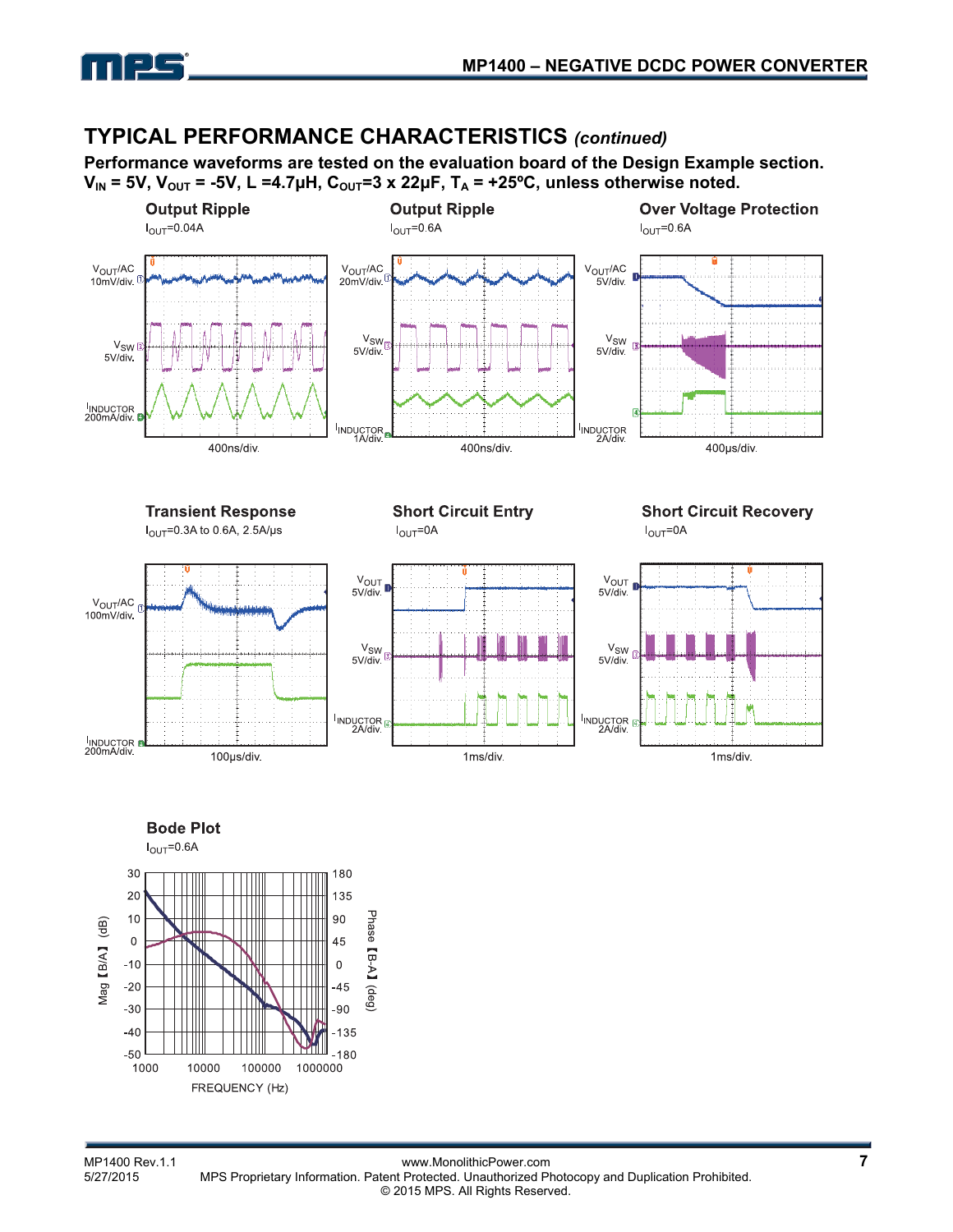

## **PIN FUNCTIONS**

| Pin#           | <b>Name</b> | <b>Description</b>                                                                                                                                                      |
|----------------|-------------|-------------------------------------------------------------------------------------------------------------------------------------------------------------------------|
| A1             | <b>REF</b>  | Internal 1.19V reference voltage.                                                                                                                                       |
| A2             | FB.         | Feedback pin. An external resistor divider from the output to GND, tapped to the FB pin,<br>sets the output voltage.                                                    |
| <b>B1</b>      | EN          | On/Off Control.                                                                                                                                                         |
| <b>B2</b>      | <b>VOUT</b> | Output Voltage power rail and input sense pin for output voltage. Connect load to this pin.<br>Output capacitor is needed to decrease the output voltage ripple.        |
| C1, C2         | <b>GND</b>  | Analog Ground Pin.                                                                                                                                                      |
| D <sub>1</sub> | <b>SW</b>   | Output Switching Node. SW is the drain of the internal high-side P-Channel MOSFET.<br>Connect the inductor to SW to complete the converter.                             |
| D <sub>2</sub> | IN          | Supply Voltage. The MP1400 operates from a +2.7V to +7V unregulated input. Decouple<br>capacitor is needed to prevent large voltage spikes from appearing at the input. |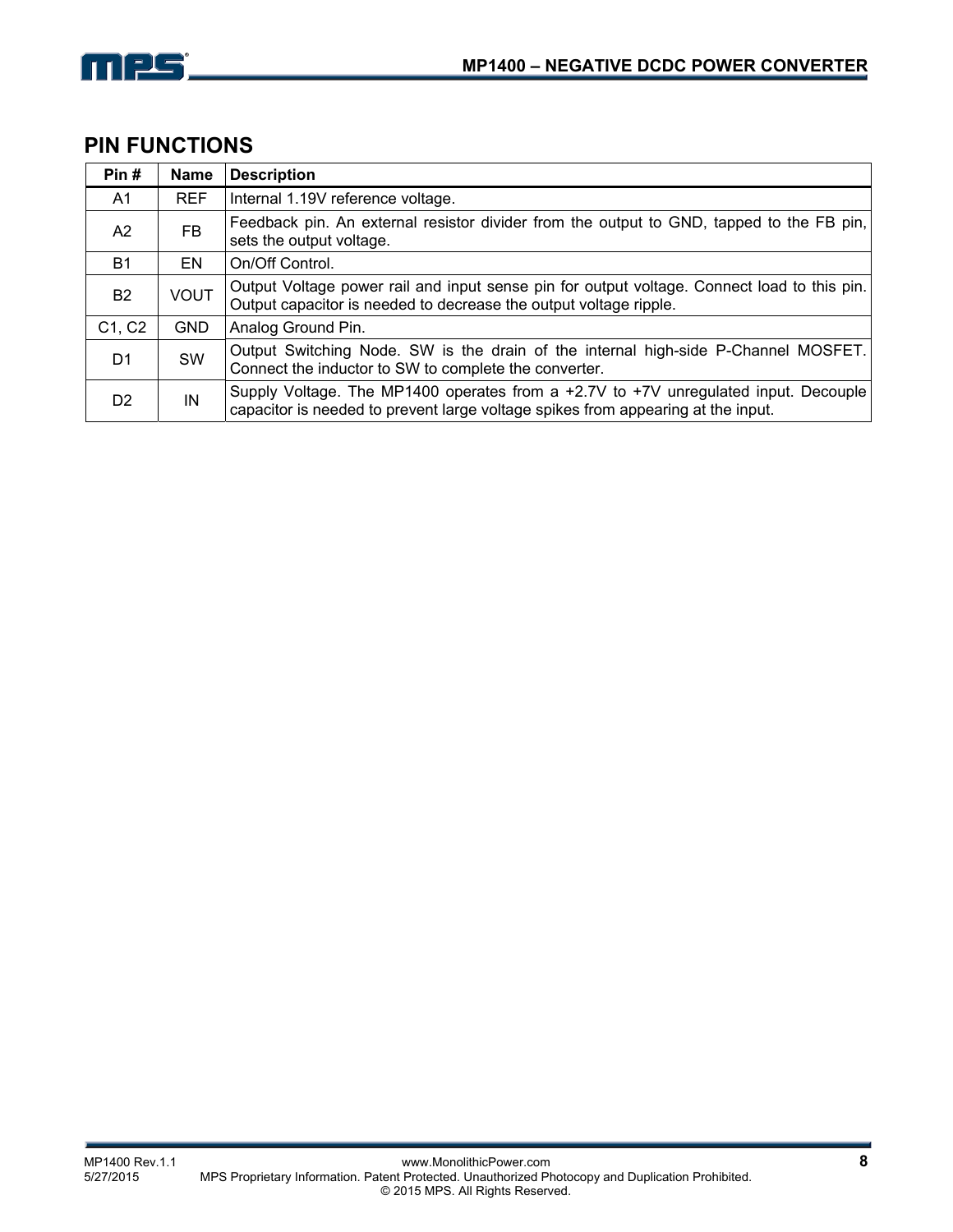



**Figure 1: Functional Block Diagram**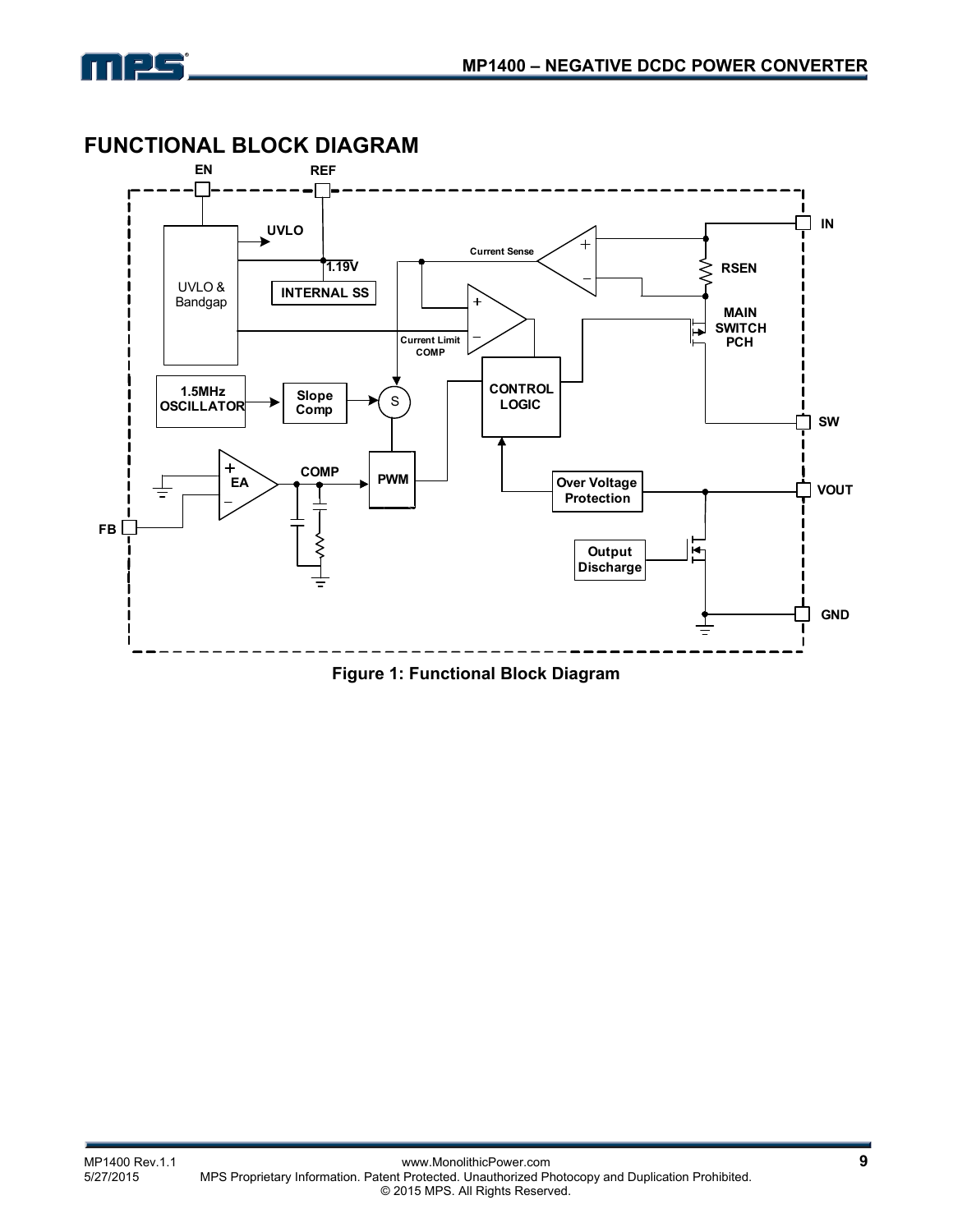

## **OPERATION**

The MP1400 is a monolithic negative DCDC power converter with built-in internal power MOSFET. The DC-DC IC has a tiny surface mount 0.8mm x 1.6mm 8-ball CSP package and is optimized for low voltage powered applications where small size are critical. It achieves up to 600mA peak output current from a 2.7V to 7V input voltage. The output voltage can be regulated from -0.9V to -6V. The built-in 300m Ω PFET can provide high efficiency and eliminates an external boost capacitor. The duty cycle D of negative converter is defined as:

$$
D = T_{ON} \times f_{OSC} \times 100\% \approx \frac{-V_{OUT}}{V_{IN} - V_{OUT}} \times 100\%
$$

Where  $T_{ON}$  is the main switch on time,  $f_{OSC}$  is the oscillator frequency (1.5MHz),  $V_{OUT}$  is the output voltage and  $V_{IN}$  is the input voltage.

#### **Current Mode PWM Control**

Slope compensated current mode PWM control provides stable switching and cycle-by-cycle current limit for superior load and line response and protection of the internal main switch and rectifier diode. The MP1400 switches at a constant frequency (1.5MHz) and regulates the output voltage. During each cycle the PWM comparator modulates the power transferred to the load by changing the inductor peak current based on the feedback error voltage. During normal operation, the main switch is turned on for a certain time to ramp the inductor current at each rising edge of the internal oscillator, and switched off when the peak inductor current is above the error voltage. When the main switch is off, the rectifier diode will supply the current on immediately.

#### **Light Load Operation**

In light load condition, the load requires less energy so the charged current to inductor is smaller than heavy load. The rectifier diode discharges the inductor current. If the inductor current hit the zero, MP1400 will works in discontinuous conduction mode (DCM) operation.

#### **Startup and Shutdown**

When input voltage is greater than the undervoltage lockout threshold (UVLO), typically 2.5V, MP1400 can be enabled by pulling EN pin to higher than 1.2V. Leaving EN pin float or pull down to ground will disable MP1400. There is an internal 1Meg Ohm resistor from EN pin to ground.

When the device is disabled, the part goes into output discharge mode automatically and its internal discharge MOSFET provides a resistive discharge path for the output capacitor.

For the load capability is depending on the input voltage to output voltage ratio. It's strongly recommending to power on VIN quick enough when load is high.

### **Soft Start**

MP1400 has built-in soft start that ramps up the output voltage in a controlled slew rate. During power up, internal soft-start circuitry will limit the amount of in-rush current that drawn from the power supply. The soft start time is about 0.5ms typical.

### **Current Limit**

MP1400 has a typical 1.6A current limit for the main PFET switch. When the PFET hits current limit, MP1400 will touch the hiccup threshold until the current lower down. This will prevent inductor current from continuing to build up which will result in damage of the components.

### **Output Over Voltage Protection**

MP1400 has a built-in output voltage protection block. If the output voltage is lower than -6.5V, the PFET will be turned off immediately. After the output voltage status is removed, the part will reswitches automatically.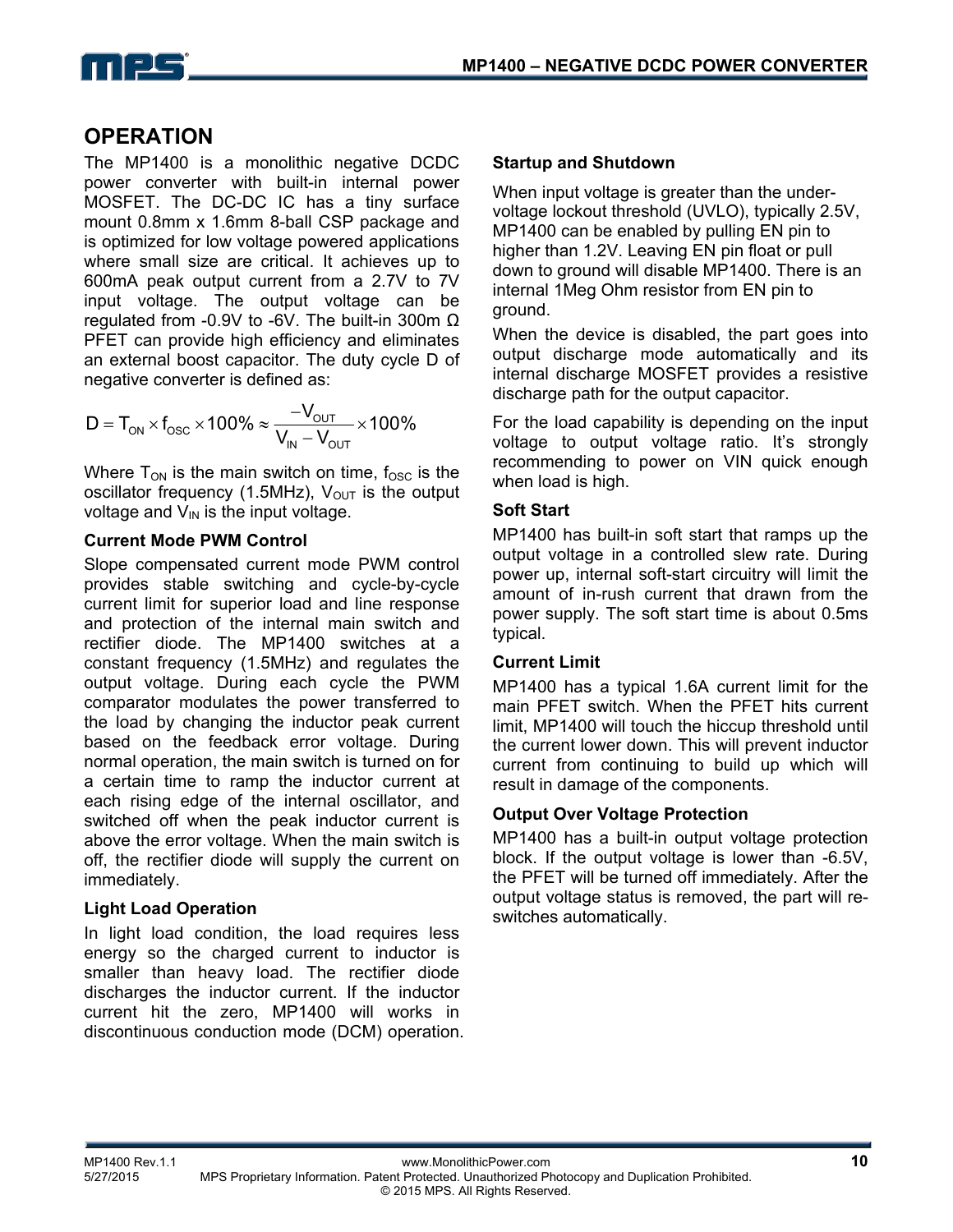

#### **Short Circuit Protection**

MP1400 enters short circuit protection mode when the current limit is hit, and tries to recover from short circuit with hiccup mode. In short circuit protection, MP1400 will disable output power stage, discharge soft-start cap and then automatically try to soft-start again. If the short circuit condition still holds after soft-start ends, MP1400 repeats this operation cycle till short circuit disappears and output rises back to regulation level.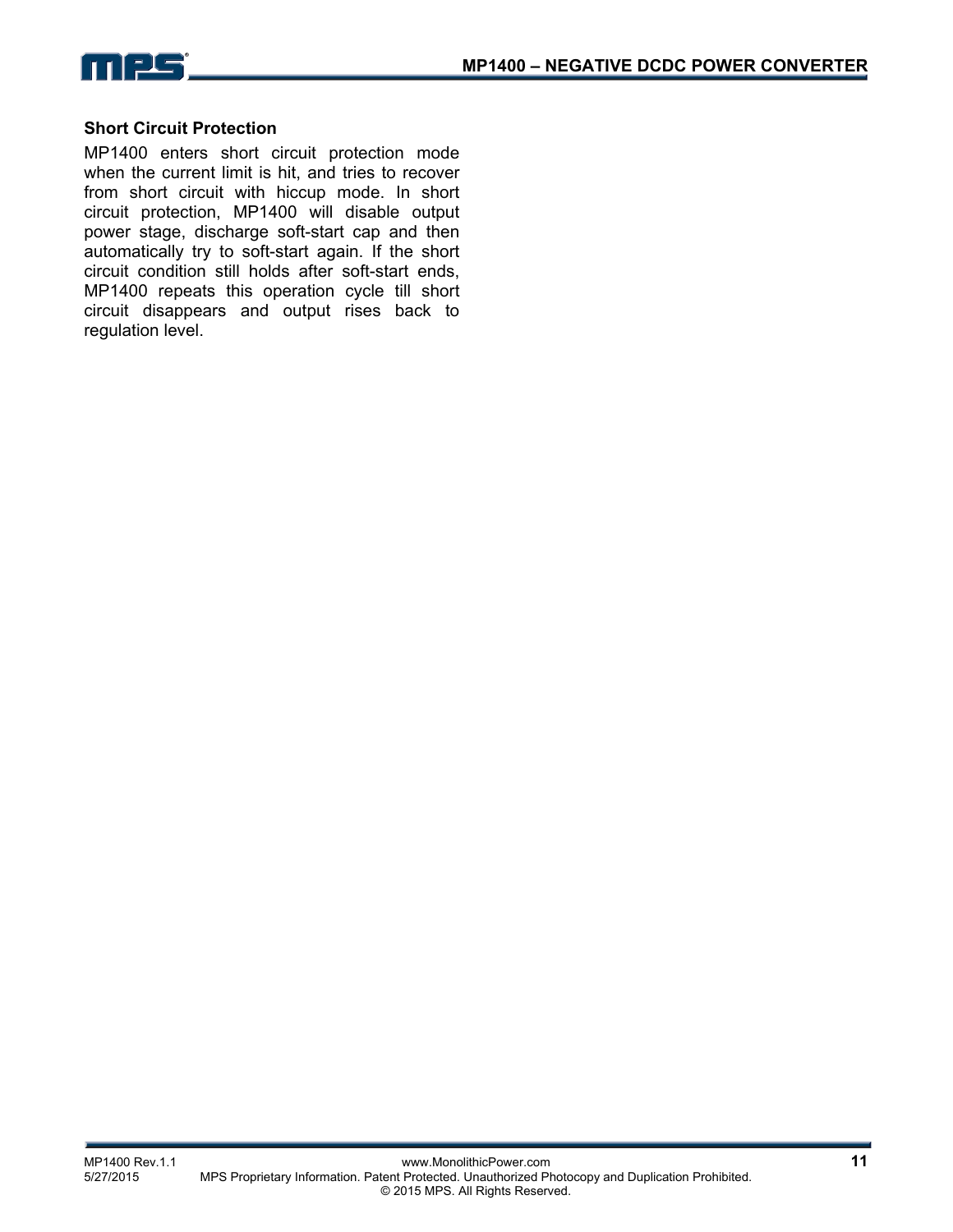## **APPLICATION INFORMATION**

### **COMPONENT SELECTION**

#### **Setting the Output Voltage**

The external resistor divider is used to set the output voltage (see Typical Application on page 1). The voltage on R1 is 1.19V. There is a REF current on R1 which is decided by R1's resistance. The recommended REF current should be 10µA and R1 resistance should be 120k. Don't set the REF current larger than 70uA. R2 is then given by:

$$
R_2 = \frac{-V_{\text{OUT}}}{1.19} \cdot R_1
$$

The feedback circuit is shown as Figure 2.



**Figure 2: Feedback Network**

Table 1 lists the recommended resistors value for common output voltages.

**Table 1—Resistor Selection for Common Output Voltages** 

| $V_{OUT} (V)$ | $R1$ (k $\Omega$ ) | $R2$ (kΩ) |
|---------------|--------------------|-----------|
| $-1.8$        | 24.9(1%)           | 37.4(1%)  |
| $-2.5$        | 24.9(1%)           | 52.3(1%)  |
| $-3.3$        | 24.9(1%)           | 69.8(1%)  |
| -5            | 24.9(1%)           | 105(1%)   |

### **Selecting the Inductor**

A 1µH to 10µH inductor is recommended for most applications. For highest efficiency, the inductor DC resistance should be small enough. For most designs, the inductance value can be derived from the following equation.

$$
L_{1} = \frac{V_{IN} \cdot V_{OUT}}{\Delta I_{L} \cdot (V_{OUT} - V_{IN}) \cdot f_{OSC}}
$$

Where  $\Delta I_L$  is the inductor ripple current.

 $f_{\rm OSC}$  is switching frequency.

Choose inductor ripple current to be approximately 30% to 80% of the inductor current. The inductor current is:

$$
I_L = \frac{V_{IN} - V_{OUT}}{V_{IN}} \cdot I_{OUT}
$$

Then the peak inductor current at CCM is:

$$
I_{\text{Peak}}=I_L+\frac{1}{2}\cdot\Delta I_L
$$

High-frequency ferrite-core inductor materials reduce frequency-dependent power losses and improve efficiency compared to cheaper powdered-iron cores. The inductor should have low DCR (inductor series resistance without saturated windings) to reduce the resistive power loss; further reducing the DCR will significantly improve efficiency when  $DCR < R_{DS-ON}$ . Select a large-enough saturation current  $(I<sub>SAT</sub>)$  to support the current peak.

### **Selecting the Input Capacitor**

Low ESR input capacitors reduce input switching noise and reduce the peak current drawn from the battery. It follows the ceramic capacitors are also a good choice for input decoupling and should be located as close as possible to the device. At least a ceramic capacitor larger than 10uF is recommended to put close to the IC.

### **Setting the Output Capacitor**

The output capacitor (COUT) is required to maintain the DC output voltage. The output capacitor requires a minimum capacitance value of 22μF at the programmed output voltage to ensure stability over the full operating range. A higher capacitance value may be required to lower the output ripple and also the transient response. Low ESR capacitors, such as X5R- or X7R-type ceramic capacitors, are recommended. Assuming that the ESR is zero, estimate the minimum output capacitance to support the ripple in the PWM mode as

$$
C_{\text{OUT}} = \frac{I_{\text{OUT}} \cdot V_{\text{OUT}}}{f_{\text{osc}} \cdot \Delta V_{\text{OUT}} \cdot (V_{\text{OUT}} - V_{\text{IN}})}
$$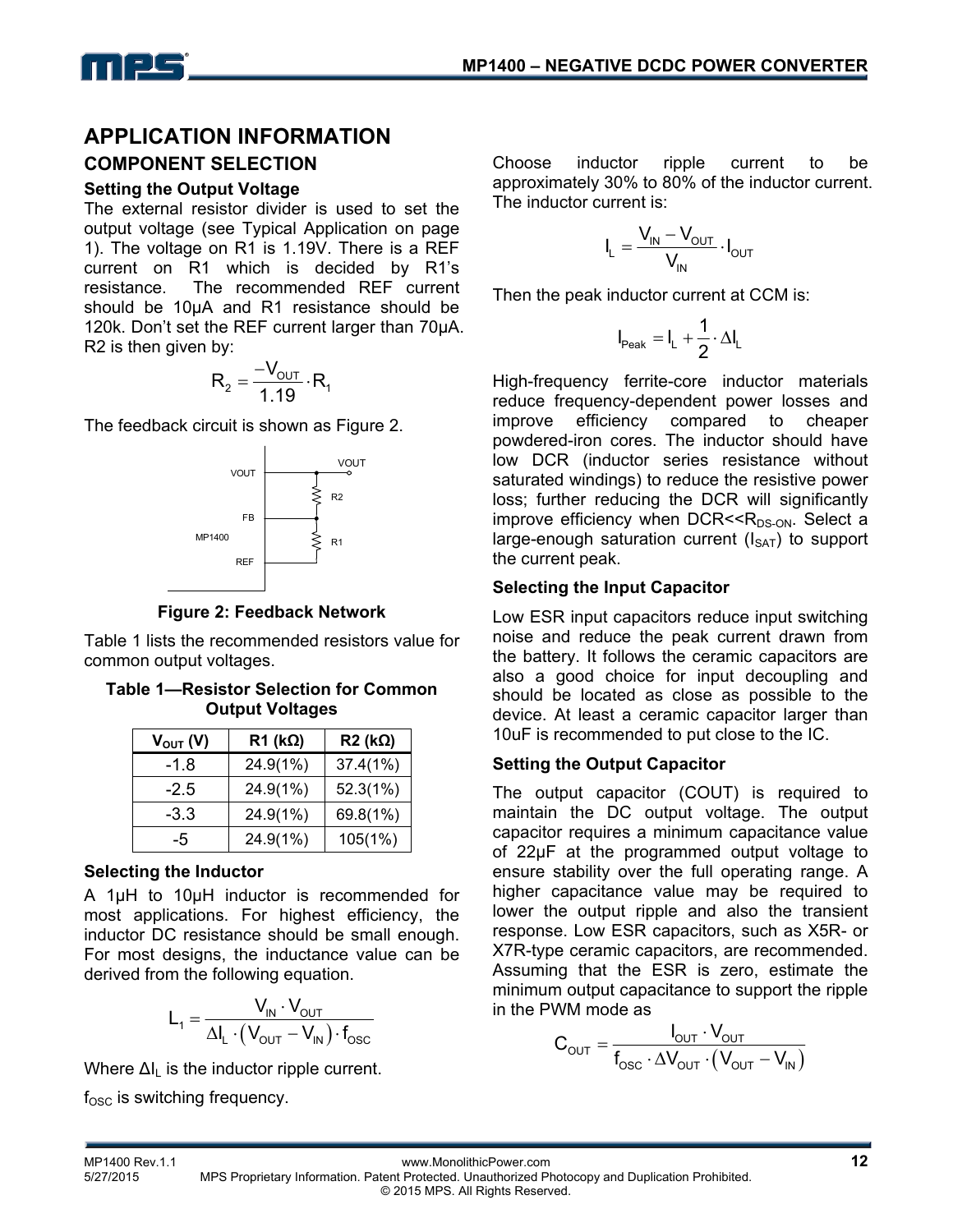

Additional output capacitance may also be required to reduce ripple in DCM mode and to ensure stability in PWM mode, especially at higher output load current.

#### **Power Dissipation**

IC power dissipation plays an important role in circuit design—not only because of efficiency concerns, but also because of the chip's thermal requirements. Several parameters influence power dissipation, such as:

Conduction Loss (Cond)

Dead time (DT)

Switching Loss (SW)

MOSFET Driver Current (DR)

Supply Current (S)

Based on these parameters, we can estimate the power loss to equal:

$$
P_{\text{Loss}} = P_{\text{Cond}} + P_{\text{DT}} + P_{\text{SW}} + P_{\text{DR}} + P_{\text{S}}
$$

#### **PCB Layout**

Layout is important, especially for switching power supplies with high switching frequencies; poor layout results in reduced performance, EMI problems, resistive loss, and even system instability.

Following the rules below can help ensure a stable layout design:

- 1. Connect the GND pin to the large ground plane by point connect mode.
- 2. Put the input capacitor as close as possible to the VIN pin while keep the GND end of the output capacitor close to the GND end of the input capacitor.
- 3. Put the cathode of the schottky close to the SW pin and the anode of the schottky close to the output capacitor to minimize parasitic inductance.
- 4. Route SW away from sensitive analog areas such as FB. It's not recommended to route SW trace under chip's bottom side.

**Notes:** 

7) The recommended layout is based on the Figure 3 Typical Application circuit on the next page.



#### **Design Example**

Below is a design example following the application guidelines for the specifications:

**Table 2: Design Example** 

| 'IN              | 5V    |
|------------------|-------|
| V <sub>ουτ</sub> | $-5V$ |
| lo               | 0.6A  |

The detailed application schematic is shown in Figure 3. The typical performance and circuit waveforms have been shown in the Typical Performance Characteristics section. For more device applications, please refer to the related Evaluation Board Datasheets.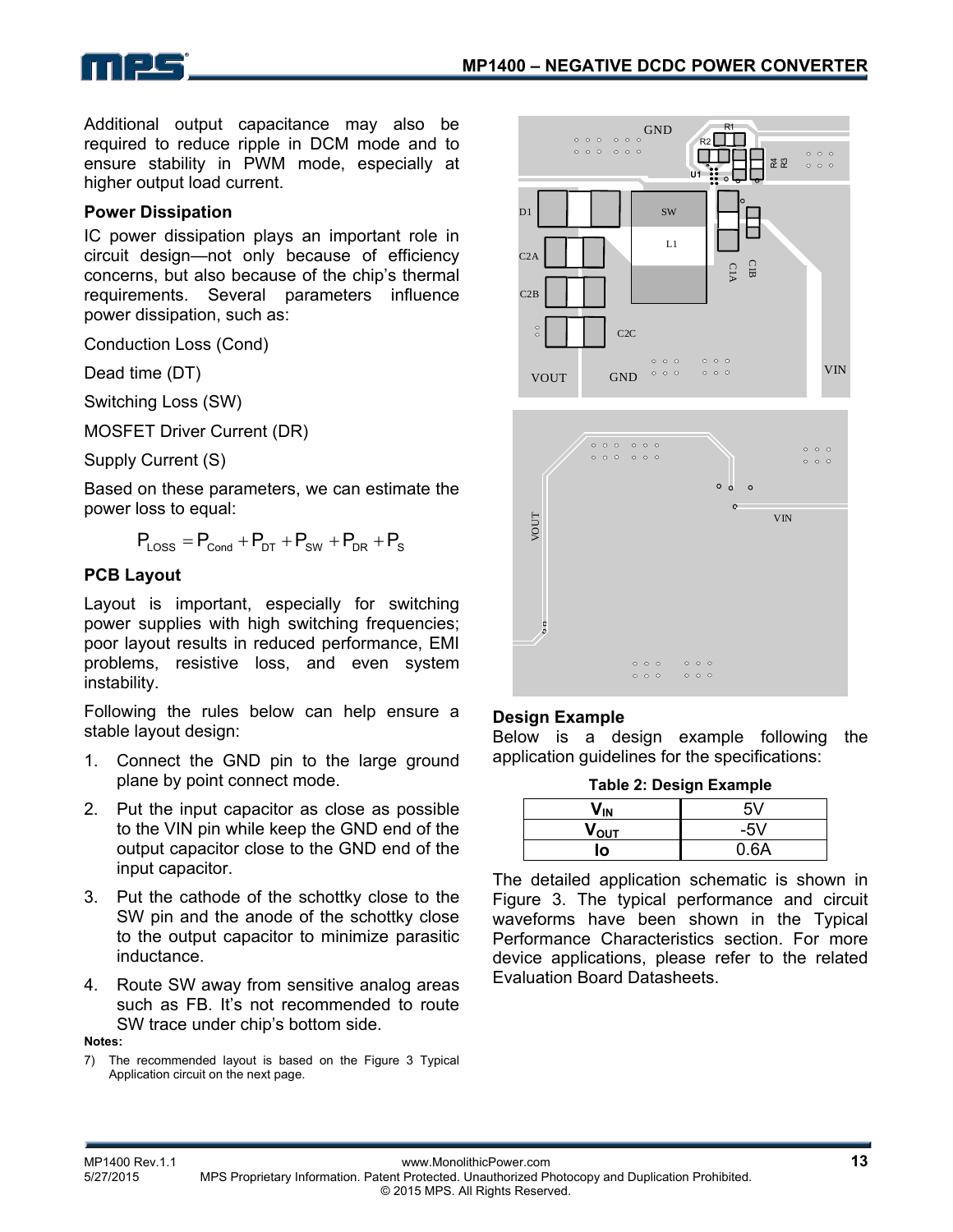

## **TYPICAL APPLICATION CIRCUITS**



**Figure 3: 5V<sub>IN</sub>, -5V/0.6A Output**